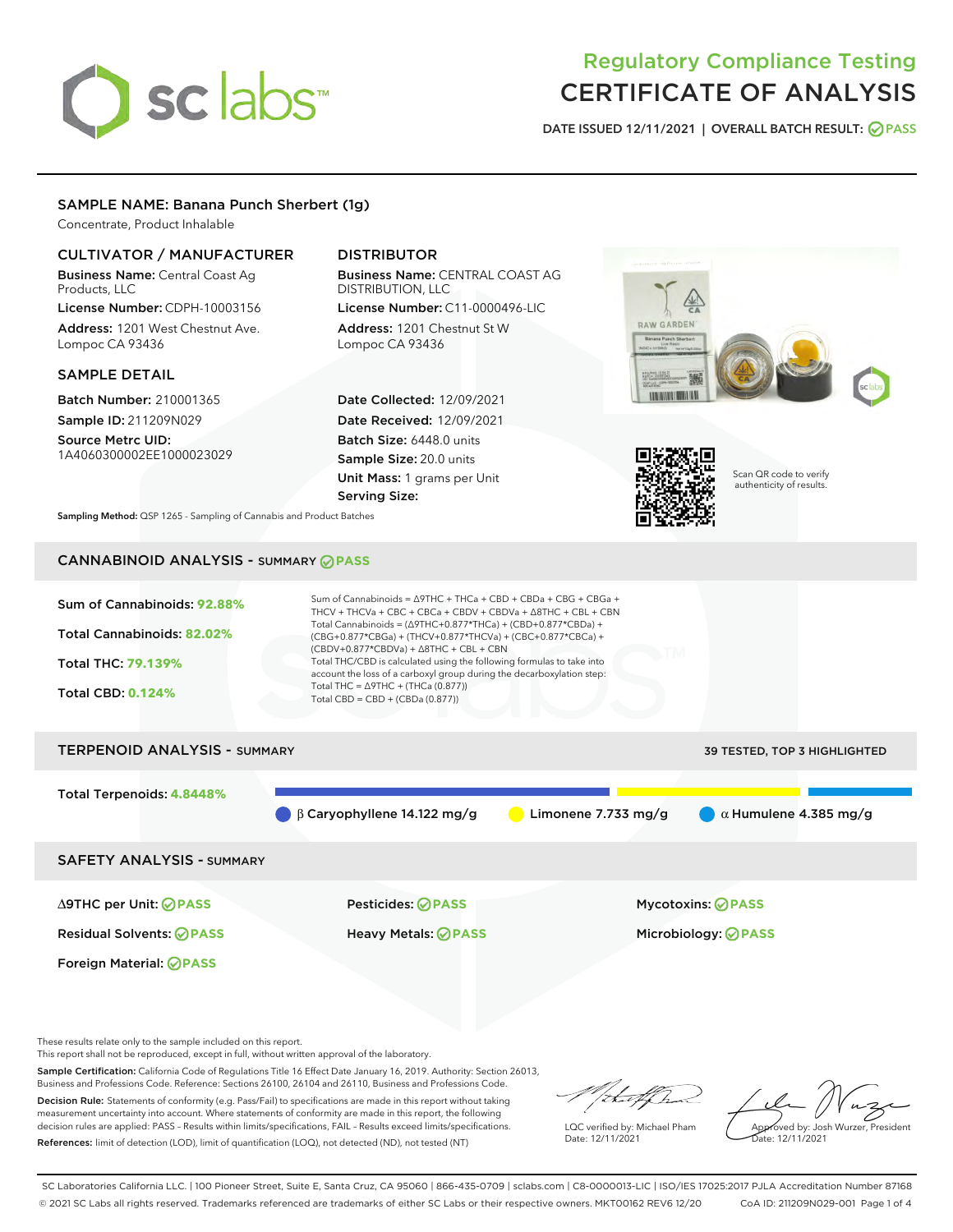



BANANA PUNCH SHERBERT (1G) | DATE ISSUED 12/11/2021 | OVERALL BATCH RESULT: @ PASS

#### CANNABINOID TEST RESULTS - 12/11/2021 2 PASS

Tested by high-performance liquid chromatography with diode-array detection (HPLC-DAD). **Method:** QSP 1157 - Analysis of Cannabinoids by HPLC-DAD

#### TOTAL CANNABINOIDS: **82.02%**

Total Cannabinoids (Total THC) + (Total CBD) + (Total CBG) + (Total THCV) + (Total CBC) + (Total CBDV) + ∆8THC + CBL + CBN

TOTAL THC: **79.139%** Total THC (∆9THC+0.877\*THCa)

TOTAL CBD: **0.124%** Total CBD (CBD+0.877\*CBDa)

TOTAL CBG: 1.71% Total CBG (CBG+0.877\*CBGa) TOTAL THCV: 0.429%

Total THCV (THCV+0.877\*THCVa) TOTAL CBC: 0.62% Total CBC (CBC+0.877\*CBCa)

TOTAL CBDV: ND Total CBDV (CBDV+0.877\*CBDVa)

| <b>COMPOUND</b>            | LOD/LOQ<br>(mg/g) | <b>MEASUREMENT</b><br><b>UNCERTAINTY</b><br>(mg/g) | <b>RESULT</b><br>(mg/g) | <b>RESULT</b><br>(% ) |
|----------------------------|-------------------|----------------------------------------------------|-------------------------|-----------------------|
| <b>THCa</b>                | 0.05/0.14         | ±21.939                                            | 853.64                  | 85.364                |
| <b>A9THC</b>               | 0.06 / 0.26       | ±1.471                                             | 42.75                   | 4.275                 |
| <b>CBGa</b>                | 0.1 / 0.2         | ±0.85                                              | 16.3                    | 1.63                  |
| <b>CBCa</b>                | 0.07/0.28         | ±0.309                                             | 6.32                    | 0.632                 |
| <b>THCVa</b>               | 0.07/0.20         | ±0.233                                             | 4.89                    | 0.489                 |
| <b>CBG</b>                 | 0.06/0.19         | ±0.111                                             | 2.81                    | 0.281                 |
| <b>CBDa</b>                | 0.02/0.19         | ±0.041                                             | 1.41                    | 0.141                 |
| <b>CBC</b>                 | 0.2 / 0.5         | ±0.02                                              | 0.7                     | 0.07                  |
| A8THC                      | 0.1/0.4           | N/A                                                | <b>ND</b>               | <b>ND</b>             |
| <b>THCV</b>                | 0.1/0.2           | N/A                                                | <b>ND</b>               | <b>ND</b>             |
| <b>CBD</b>                 | 0.07/0.29         | N/A                                                | <b>ND</b>               | <b>ND</b>             |
| <b>CBDV</b>                | 0.04 / 0.15       | N/A                                                | <b>ND</b>               | <b>ND</b>             |
| <b>CBDVa</b>               | 0.03/0.53         | N/A                                                | <b>ND</b>               | <b>ND</b>             |
| <b>CBL</b>                 | 0.06 / 0.24       | N/A                                                | <b>ND</b>               | <b>ND</b>             |
| <b>CBN</b>                 | 0.1/0.3           | N/A                                                | <b>ND</b>               | <b>ND</b>             |
| <b>SUM OF CANNABINOIDS</b> |                   |                                                    | 928.8 mg/g              | 92.88%                |

#### **UNIT MASS: 1 grams per Unit**

| ∆9THC per Unit                        | 1120 per-package limit | 42.75 mg/unit   | <b>PASS</b> |
|---------------------------------------|------------------------|-----------------|-------------|
| <b>Total THC per Unit</b>             |                        | 791.39 mg/unit  |             |
| <b>CBD</b> per Unit                   |                        | <b>ND</b>       |             |
| <b>Total CBD per Unit</b>             |                        | $1.24$ mg/unit  |             |
| Sum of Cannabinoids<br>per Unit       |                        | 928.8 mg/unit   |             |
| <b>Total Cannabinoids</b><br>per Unit |                        | $820.2$ mg/unit |             |

#### TERPENOID TEST RESULTS - 12/11/2021

Terpene analysis utilizing gas chromatography-flame ionization detection (GC-FID). **Method:** QSP 1192 - Analysis of Terpenoids by GC-FID

| <b>COMPOUND</b>           | LOD/LOQ<br>(mg/g) | <b>MEASUREMENT</b><br><b>UNCERTAINTY</b><br>(mg/g) | <b>RESULT</b><br>(mg/g) | <b>RESULT</b><br>(%) |
|---------------------------|-------------------|----------------------------------------------------|-------------------------|----------------------|
| $\beta$ Caryophyllene     | 0.004 / 0.012     | ±0.5027                                            | 14.122                  | 1.4122               |
| Limonene                  | 0.005 / 0.016     | ±0.1106                                            | 7.733                   | 0.7733               |
| $\alpha$ Humulene         | 0.009 / 0.029     | ±0.1408                                            | 4.385                   | 0.4385               |
| <b>Myrcene</b>            | 0.008 / 0.025     | ±0.0550                                            | 4.260                   | 0.4260               |
| trans- $\beta$ -Farnesene | 0.008 / 0.025     | ±0.1010                                            | 2.846                   | 0.2846               |
| Terpinolene               | 0.008 / 0.026     | ±0.0546                                            | 2.664                   | 0.2664               |
| Linalool                  | 0.009 / 0.032     | ±0.0719                                            | 1.892                   | 0.1892               |
| <b>Terpineol</b>          | 0.016 / 0.055     | ±0.1086                                            | 1.769                   | 0.1769               |
| $\alpha$ Bisabolol        | 0.008 / 0.026     | ±0.0836                                            | 1.565                   | 0.1565               |
| Fenchol                   | 0.010 / 0.034     | ±0.0435                                            | 1.124                   | 0.1124               |
| $\beta$ Pinene            | 0.004 / 0.014     | ±0.0118                                            | 1.023                   | 0.1023               |
| Ocimene                   | 0.011 / 0.038     | ±0.0299                                            | 0.931                   | 0.0931               |
| Nerolidol                 | 0.009 / 0.028     | ±0.0552                                            | 0.877                   | 0.0877               |
| Guaiol                    | 0.009 / 0.030     | ±0.0388                                            | 0.823                   | 0.0823               |
| $\alpha$ Pinene           | 0.005 / 0.017     | ±0.0070                                            | 0.810                   | 0.0810               |
| Caryophyllene<br>Oxide    | 0.010 / 0.033     | ±0.0177                                            | 0.385                   | 0.0385               |
| <b>Borneol</b>            | 0.005 / 0.016     | ±0.0135                                            | 0.321                   | 0.0321               |
| Fenchone                  | 0.009/0.028       | ±0.0063                                            | 0.215                   | 0.0215               |
| Valencene                 | 0.009 / 0.030     | ±0.0104                                            | 0.151                   | 0.0151               |
| Camphene                  | 0.005 / 0.015     | ±0.0012                                            | 0.104                   | 0.0104               |
| $\alpha$ Phellandrene     | 0.006 / 0.020     | ±0.0011                                            | 0.078                   | 0.0078               |
| $\alpha$ Terpinene        | 0.005 / 0.017     | ±0.0010                                            | 0.069                   | 0.0069               |
| $\gamma$ Terpinene        | 0.006 / 0.018     | ±0.0011                                            | 0.062                   | 0.0062               |
| 3 Carene                  | 0.005 / 0.018     | ±0.0008                                            | 0.057                   | 0.0057               |
| Sabinene Hydrate          | 0.006 / 0.022     | ±0.0021                                            | 0.054                   | 0.0054               |
| Geraniol                  | 0.002 / 0.007     | ±0.0020                                            | 0.046                   | 0.0046               |
| Citronellol               | 0.003/0.010       | ±0.0021                                            | 0.043                   | 0.0043               |
| Sabinene                  | 0.004 / 0.014     | ±0.0003                                            | 0.022                   | 0.0022               |
| Nerol                     | 0.003 / 0.011     | ±0.0008                                            | 0.017                   | 0.0017               |
| p-Cymene                  | 0.005 / 0.016     | N/A                                                | $\leq$ 00               | 100 <sub>1</sub>     |
| Eucalyptol                | 0.006 / 0.018     | N/A                                                | ND                      | ND                   |
| (-)-Isopulegol            | 0.005 / 0.016     | N/A                                                | <b>ND</b>               | ND                   |
| Camphor                   | 0.006 / 0.019     | N/A                                                | ND                      | <b>ND</b>            |
| Isoborneol                | 0.004 / 0.012     | N/A                                                | ND                      | ND                   |
| Menthol                   | 0.008 / 0.025     | N/A                                                | ND                      | ND                   |
| $R-(+)$ -Pulegone         | 0.003 / 0.011     | N/A                                                | ND                      | ND                   |
| <b>Geranyl Acetate</b>    | 0.004 / 0.014     | N/A                                                | ND                      | ND                   |
| $\alpha$ Cedrene          | 0.005 / 0.016     | N/A                                                | ND                      | ND                   |
| Cedrol                    | 0.008 / 0.027     | N/A                                                | ND                      | ND                   |
| <b>TOTAL TERPENOIDS</b>   |                   |                                                    | 48.448 mg/g             | 4.8448%              |

SC Laboratories California LLC. | 100 Pioneer Street, Suite E, Santa Cruz, CA 95060 | 866-435-0709 | sclabs.com | C8-0000013-LIC | ISO/IES 17025:2017 PJLA Accreditation Number 87168 © 2021 SC Labs all rights reserved. Trademarks referenced are trademarks of either SC Labs or their respective owners. MKT00162 REV6 12/20 CoA ID: 211209N029-001 Page 2 of 4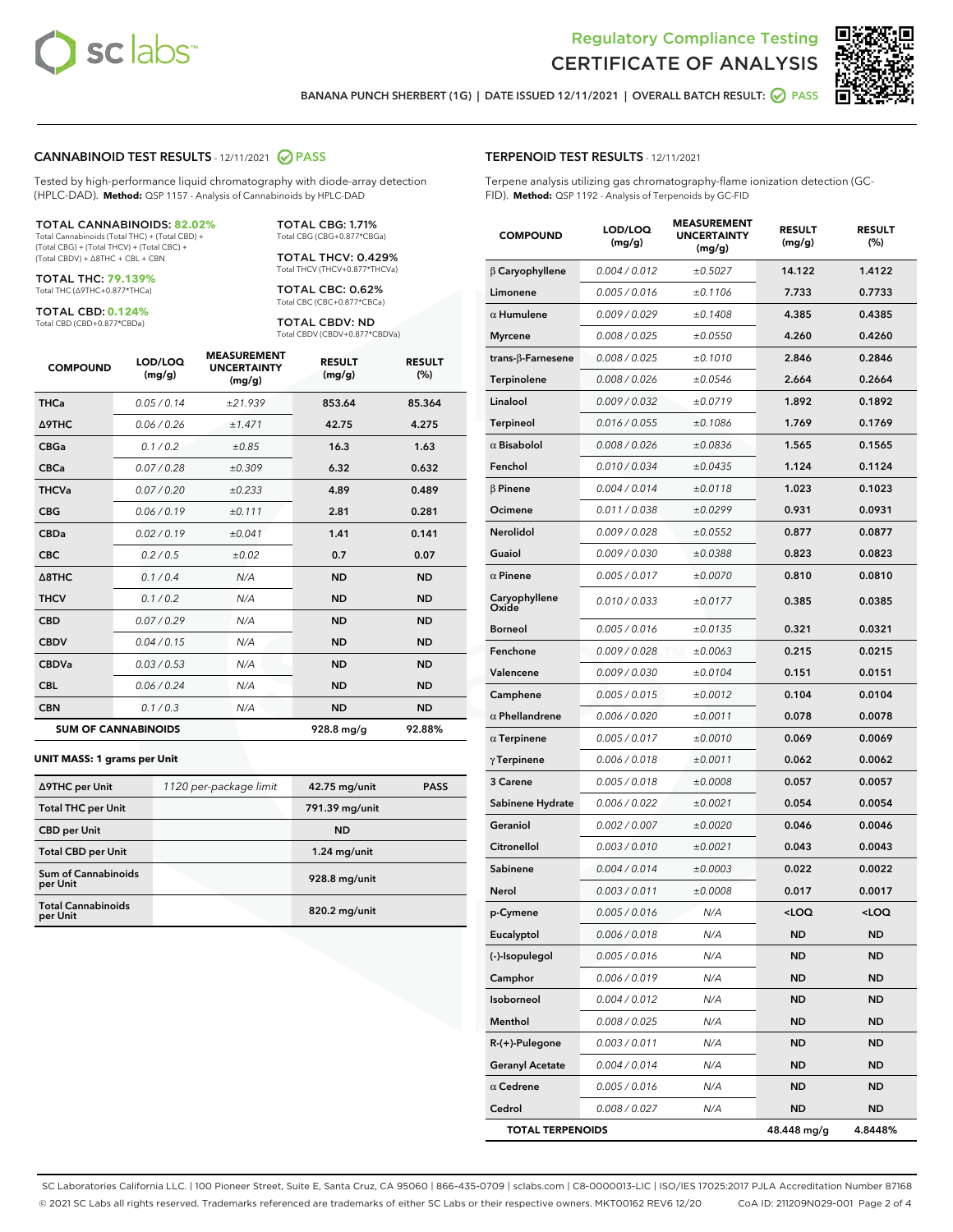



BANANA PUNCH SHERBERT (1G) | DATE ISSUED 12/11/2021 | OVERALL BATCH RESULT: @ PASS

# CATEGORY 1 PESTICIDE TEST RESULTS - 12/11/2021 2 PASS

Pesticide and plant growth regulator analysis utilizing high-performance liquid chromatography-mass spectrometry (HPLC-MS) or gas chromatography-mass spectrometry (GC-MS). \*GC-MS utilized where indicated. **Method:** QSP 1212 - Analysis of Pesticides and Mycotoxins by LC-MS or QSP 1213 - Analysis of Pesticides by GC-MS

| <b>COMPOUND</b>             | LOD/LOQ<br>$(\mu g/g)$ | <b>ACTION</b><br><b>LIMIT</b><br>$(\mu g/g)$ | <b>MEASUREMENT</b><br><b>UNCERTAINTY</b><br>$(\mu g/g)$ | <b>RESULT</b><br>$(\mu g/g)$ | <b>RESULT</b> |
|-----------------------------|------------------------|----------------------------------------------|---------------------------------------------------------|------------------------------|---------------|
| Aldicarb                    | 0.03/0.08              | $>$ LOD                                      | N/A                                                     | <b>ND</b>                    | <b>PASS</b>   |
| Carbofuran                  | 0.02 / 0.05            | $\ge$ LOD                                    | N/A                                                     | <b>ND</b>                    | <b>PASS</b>   |
| Chlordane*                  | 0.03 / 0.08            | $\ge$ LOD                                    | N/A                                                     | <b>ND</b>                    | <b>PASS</b>   |
| Chlorfenapyr*               | 0.03/0.10              | $\ge$ LOD                                    | N/A                                                     | <b>ND</b>                    | <b>PASS</b>   |
| Chlorpyrifos                | 0.02 / 0.06            | $\ge$ LOD                                    | N/A                                                     | <b>ND</b>                    | <b>PASS</b>   |
| Coumaphos                   | 0.02 / 0.07            | $\ge$ LOD                                    | N/A                                                     | <b>ND</b>                    | <b>PASS</b>   |
| Daminozide                  | 0.02/0.07              | $>$ LOD                                      | N/A                                                     | <b>ND</b>                    | <b>PASS</b>   |
| <b>DDVP</b><br>(Dichlorvos) | 0.03/0.09              | $\ge$ LOD                                    | N/A                                                     | <b>ND</b>                    | <b>PASS</b>   |
| <b>Dimethoate</b>           | 0.03/0.08              | $\ge$ LOD                                    | N/A                                                     | <b>ND</b>                    | <b>PASS</b>   |
| Ethoprop(hos)               | 0.03/0.10              | $\ge$ LOD                                    | N/A                                                     | <b>ND</b>                    | <b>PASS</b>   |
| Etofenprox                  | 0.02 / 0.06            | $\ge$ LOD                                    | N/A                                                     | <b>ND</b>                    | <b>PASS</b>   |
| Fenoxycarb                  | 0.03/0.08              | $\ge$ LOD                                    | N/A                                                     | <b>ND</b>                    | <b>PASS</b>   |
| Fipronil                    | 0.03/0.08              | $\ge$ LOD                                    | N/A                                                     | <b>ND</b>                    | <b>PASS</b>   |
| Imazalil                    | 0.02 / 0.06            | $>$ LOD                                      | N/A                                                     | <b>ND</b>                    | <b>PASS</b>   |
| Methiocarb                  | 0.02 / 0.07            | $>$ LOD                                      | N/A                                                     | <b>ND</b>                    | <b>PASS</b>   |
| Methyl<br>parathion         | 0.03/0.10              | $>$ LOD                                      | N/A                                                     | <b>ND</b>                    | <b>PASS</b>   |
| <b>Mevinphos</b>            | 0.03/0.09              | $\ge$ LOD                                    | N/A                                                     | <b>ND</b>                    | <b>PASS</b>   |
| Paclobutrazol               | 0.02 / 0.05            | $>$ LOD                                      | N/A                                                     | <b>ND</b>                    | <b>PASS</b>   |
| Propoxur                    | 0.03/0.09              | $\ge$ LOD                                    | N/A                                                     | <b>ND</b>                    | <b>PASS</b>   |
| Spiroxamine                 | 0.03 / 0.08            | $\ge$ LOD                                    | N/A                                                     | <b>ND</b>                    | <b>PASS</b>   |
| Thiacloprid                 | 0.03/0.10              | $\ge$ LOD                                    | N/A                                                     | <b>ND</b>                    | <b>PASS</b>   |

#### CATEGORY 2 PESTICIDE TEST RESULTS - 12/11/2021 @ PASS

| <b>COMPOUND</b>          | LOD/LOO<br>$(\mu g/g)$ | <b>ACTION</b><br>LIMIT<br>$(\mu g/g)$ | <b>MEASUREMENT</b><br><b>UNCERTAINTY</b><br>$(\mu g/g)$ | <b>RESULT</b><br>$(\mu g/g)$ | <b>RESULT</b> |  |
|--------------------------|------------------------|---------------------------------------|---------------------------------------------------------|------------------------------|---------------|--|
| Abamectin                | 0.03/0.10              | 0.1                                   | N/A                                                     | <b>ND</b>                    | <b>PASS</b>   |  |
| Acephate                 | 0.02/0.07              | 0.1                                   | N/A                                                     | <b>ND</b>                    | <b>PASS</b>   |  |
| Acequinocyl              | 0.02/0.07              | 0.1                                   | N/A                                                     | <b>ND</b>                    | <b>PASS</b>   |  |
| Acetamiprid              | 0.02 / 0.05            | 0.1                                   | N/A                                                     | <b>ND</b>                    | <b>PASS</b>   |  |
| Azoxystrobin             | 0.02/0.07              | 0.1                                   | N/A                                                     | <b>ND</b>                    | <b>PASS</b>   |  |
| <b>Bifenazate</b>        | 0.01 / 0.04            | 0.1                                   | N/A                                                     | <b>ND</b>                    | <b>PASS</b>   |  |
| <b>Bifenthrin</b>        | 0.02/0.05              | 3                                     | N/A                                                     | <b>ND</b>                    | <b>PASS</b>   |  |
| <b>Boscalid</b>          | 0.03/0.09              | 0.1                                   | N/A                                                     | <b>ND</b>                    | <b>PASS</b>   |  |
| Captan                   | 0.19/0.57              | 0.7                                   | N/A                                                     | <b>ND</b>                    | <b>PASS</b>   |  |
| Carbaryl                 | 0.02/0.06              | 0.5                                   | N/A                                                     | <b>ND</b>                    | <b>PASS</b>   |  |
| Chlorantranilip-<br>role | 0.04/0.12              | 10                                    | N/A                                                     | <b>ND</b>                    | <b>PASS</b>   |  |
| Clofentezine             | 0.03/0.09              | 0.1                                   | N/A                                                     | <b>ND</b>                    | <b>PASS</b>   |  |

# CATEGORY 2 PESTICIDE TEST RESULTS - 12/11/2021 continued

| <b>COMPOUND</b>               | LOD/LOQ<br>(µg/g) | <b>ACTION</b><br>LIMIT<br>$(\mu g/g)$ | <b>MEASUREMENT</b><br><b>UNCERTAINTY</b><br>$(\mu g/g)$ | <b>RESULT</b><br>$(\mu g/g)$ | <b>RESULT</b> |
|-------------------------------|-------------------|---------------------------------------|---------------------------------------------------------|------------------------------|---------------|
| Cyfluthrin                    | 0.12 / 0.38       | 2                                     | N/A                                                     | <b>ND</b>                    | <b>PASS</b>   |
| Cypermethrin                  | 0.11 / 0.32       | 1                                     | N/A                                                     | <b>ND</b>                    | <b>PASS</b>   |
| Diazinon                      | 0.02 / 0.05       | 0.1                                   | N/A                                                     | <b>ND</b>                    | <b>PASS</b>   |
| Dimethomorph                  | 0.03 / 0.09       | 2                                     | N/A                                                     | <b>ND</b>                    | <b>PASS</b>   |
| Etoxazole                     | 0.02 / 0.06       | 0.1                                   | N/A                                                     | <b>ND</b>                    | <b>PASS</b>   |
| Fenhexamid                    | 0.03 / 0.09       | 0.1                                   | N/A                                                     | ND                           | <b>PASS</b>   |
| Fenpyroximate                 | 0.02 / 0.06       | 0.1                                   | N/A                                                     | <b>ND</b>                    | <b>PASS</b>   |
| Flonicamid                    | 0.03 / 0.10       | 0.1                                   | N/A                                                     | <b>ND</b>                    | <b>PASS</b>   |
| Fludioxonil                   | 0.03 / 0.10       | 0.1                                   | N/A                                                     | <b>ND</b>                    | <b>PASS</b>   |
| Hexythiazox                   | 0.02 / 0.07       | 0.1                                   | N/A                                                     | <b>ND</b>                    | <b>PASS</b>   |
| Imidacloprid                  | 0.04 / 0.11       | 5                                     | N/A                                                     | <b>ND</b>                    | <b>PASS</b>   |
| Kresoxim-methyl               | 0.02 / 0.07       | 0.1                                   | N/A                                                     | <b>ND</b>                    | <b>PASS</b>   |
| Malathion                     | 0.03 / 0.09       | 0.5                                   | N/A                                                     | <b>ND</b>                    | <b>PASS</b>   |
| Metalaxyl                     | 0.02 / 0.07       | $\overline{c}$                        | N/A                                                     | <b>ND</b>                    | <b>PASS</b>   |
| Methomyl                      | 0.03 / 0.10       | $\mathbf{1}$                          | N/A                                                     | <b>ND</b>                    | <b>PASS</b>   |
| Myclobutanil                  | 0.03 / 0.09       | 0.1                                   | N/A                                                     | <b>ND</b>                    | <b>PASS</b>   |
| Naled                         | 0.02 / 0.07       | 0.1                                   | N/A                                                     | <b>ND</b>                    | <b>PASS</b>   |
| Oxamyl                        | 0.04 / 0.11       | 0.5                                   | N/A                                                     | <b>ND</b>                    | <b>PASS</b>   |
| Pentachloronitro-<br>benzene* | 0.03 / 0.09       | 0.1                                   | N/A                                                     | <b>ND</b>                    | <b>PASS</b>   |
| Permethrin                    | 0.04 / 0.12       | 0.5                                   | N/A                                                     | <b>ND</b>                    | <b>PASS</b>   |
| Phosmet                       | 0.03 / 0.10       | 0.1                                   | N/A                                                     | <b>ND</b>                    | <b>PASS</b>   |
| Piperonylbu-<br>toxide        | 0.02 / 0.07       | 3                                     | N/A                                                     | <b>ND</b>                    | <b>PASS</b>   |
| Prallethrin                   | 0.03 / 0.08       | 0.1                                   | N/A                                                     | <b>ND</b>                    | <b>PASS</b>   |
| Propiconazole                 | 0.02 / 0.07       | 0.1                                   | N/A                                                     | <b>ND</b>                    | <b>PASS</b>   |
| Pyrethrins                    | 0.04 / 0.12       | 0.5                                   | N/A                                                     | <b>ND</b>                    | <b>PASS</b>   |
| Pyridaben                     | 0.02 / 0.07       | 0.1                                   | N/A                                                     | <b>ND</b>                    | <b>PASS</b>   |
| Spinetoram                    | 0.02 / 0.07       | 0.1                                   | N/A                                                     | <b>ND</b>                    | <b>PASS</b>   |
| Spinosad                      | 0.02 / 0.07       | 0.1                                   | N/A                                                     | <b>ND</b>                    | <b>PASS</b>   |
| Spiromesifen                  | 0.02 / 0.05       | 0.1                                   | N/A                                                     | <b>ND</b>                    | <b>PASS</b>   |
| Spirotetramat                 | 0.02 / 0.06       | 0.1                                   | N/A                                                     | <b>ND</b>                    | <b>PASS</b>   |
| Tebuconazole                  | 0.02 / 0.07       | 0.1                                   | N/A                                                     | <b>ND</b>                    | <b>PASS</b>   |
| Thiamethoxam                  | 0.03 / 0.10       | 5                                     | N/A                                                     | <b>ND</b>                    | <b>PASS</b>   |
| Trifloxystrobin               | 0.03 / 0.08       | 0.1                                   | N/A                                                     | <b>ND</b>                    | <b>PASS</b>   |

SC Laboratories California LLC. | 100 Pioneer Street, Suite E, Santa Cruz, CA 95060 | 866-435-0709 | sclabs.com | C8-0000013-LIC | ISO/IES 17025:2017 PJLA Accreditation Number 87168 © 2021 SC Labs all rights reserved. Trademarks referenced are trademarks of either SC Labs or their respective owners. MKT00162 REV6 12/20 CoA ID: 211209N029-001 Page 3 of 4